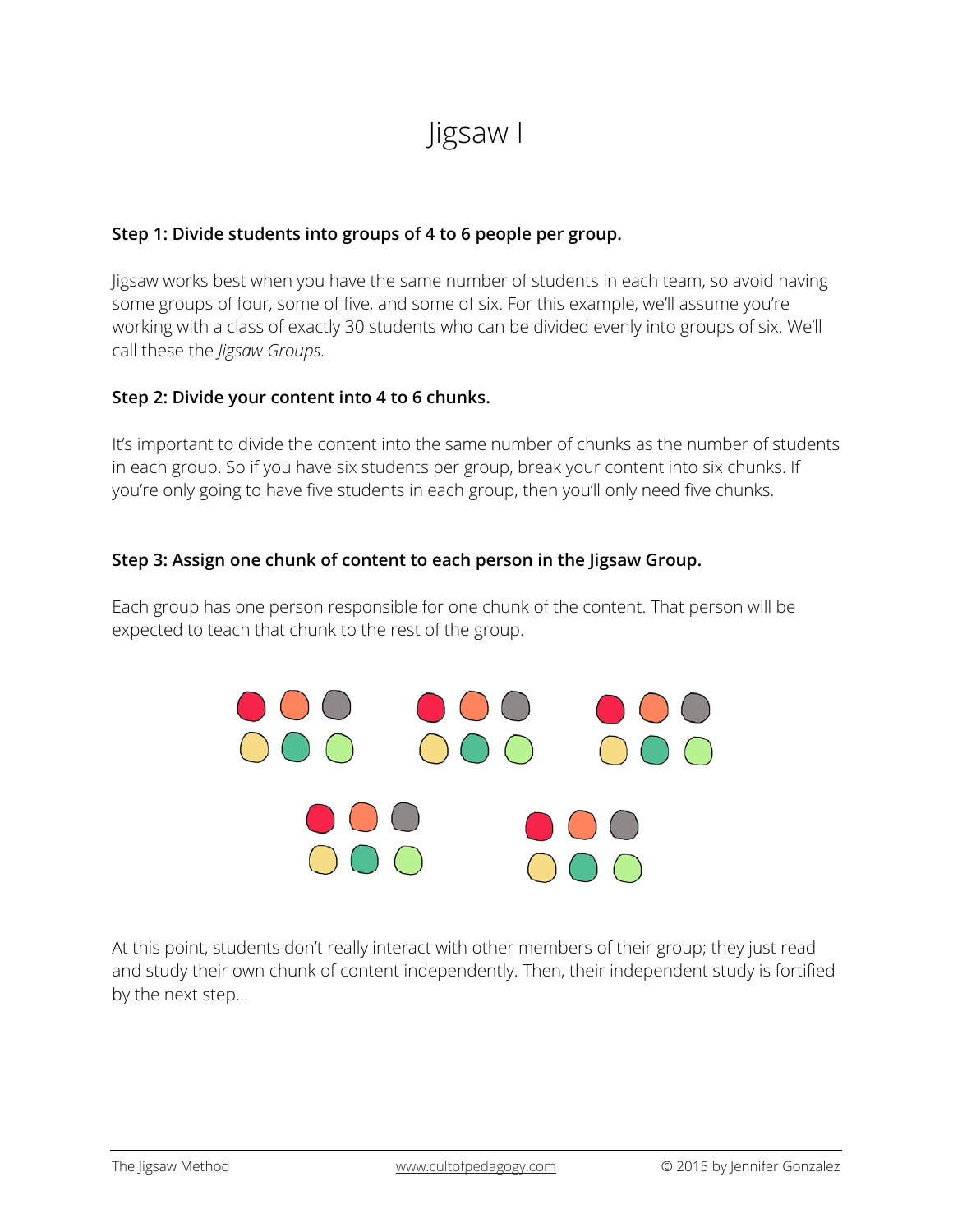#### **Step 4: Have students meet in Expert Groups.**

After each student has studied his or her chunk independently, they gather with all the other students who have been assigned to the same chunk. These are called *Expert Groups.*



Within each Expert Group, students compare their ideas and work together to prepare some kind of presentation to give to their Jigsaw Groups. During this time, gaps in individual students' knowledge can be filled, misconceptions can be cleared up, and important concepts can be reinforced.

#### **Step 5: Students return to Jigsaw Groups.**

Now that students have studied their chunks in their expert groups, they return to their original jigsaw groups, where each student takes a turn presenting their chunk of information. Meanwhile, the other students listen carefully, take notes, and ask lots of questions – they are learning the material from this expert, so this is their opportunity to make sure they learn it right.

Once the first expert has gone, the others take their turns. As each "expert" teaches their chunk of content, the others in the group are learning it.

#### **Step 6: Assess all students on all the content.**

The assessment can be a simple quiz to make sure all students got a basic understanding of all the material. Be sure to include all content chunks in this quiz.